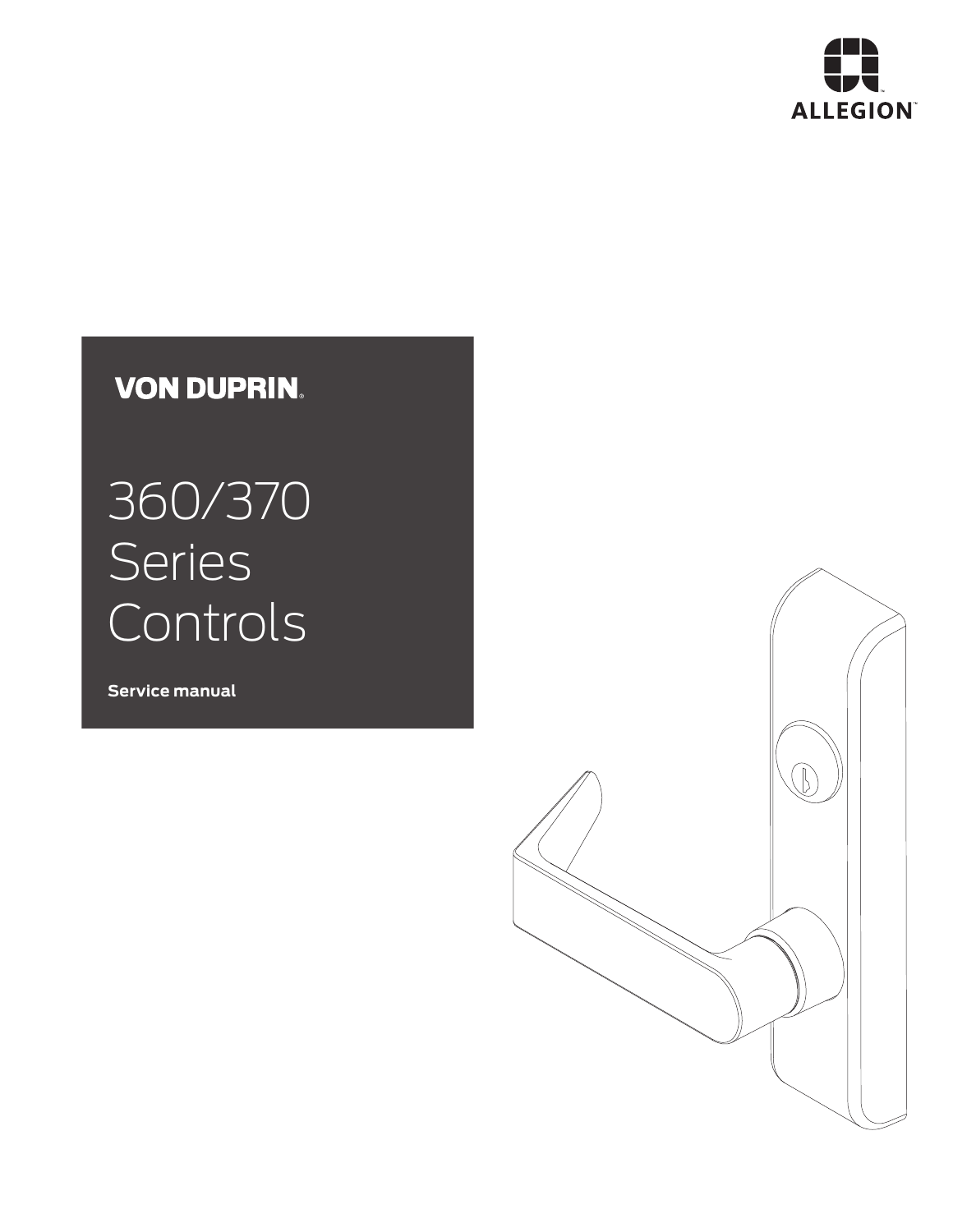#### **INDEX**

| 360/370 Series Controls |  |
|-------------------------|--|
|                         |  |
|                         |  |
|                         |  |
|                         |  |
|                         |  |
|                         |  |
|                         |  |
|                         |  |
|                         |  |
|                         |  |
|                         |  |
|                         |  |
|                         |  |

#### General Information

#### **INTRODUCTION**

This manual contains a listing of replaceable parts and assemblies for the 360/370 Series Controls.

#### **HOW TO ORDER**

Some parts are sold separately. Other items are available as part of a kit or multiple quantity package. For the best possible service when ordering replacement parts or assemblies, please provide the following information:

- Part number or assembly number Description Quantity needed
- 
- 
- Finish desired (if available finished) Date of original purchase (if known)
- 

To find out the name of your local Von Duprin distributor or sales representative, contact:

Von Duprin Division **Allegion** 2720 Tobey Drive Indianapolis, IN 46219 Phone: (877) 671-7011

#### **PART NUMBER AND AVAILABILITY CHANGES**

This manual was designed to help illustrate the replacement parts and kits that are available for sale. Because of changes to the product and/or manufacturing process, part numbers and availability can change over time.

#### **MOUNTING SCREW PACKAGES**

| <b>Description</b>      | 371/373/378 | 374/376/377 | 375         |
|-------------------------|-------------|-------------|-------------|
|                         | Part number | Part number | Part number |
| Screw Package 1 3/4" Dr | 900807      | 900809      | 900883      |
| Screw Package 2 1/4" Dr | 900808      | 900810      | 900884      |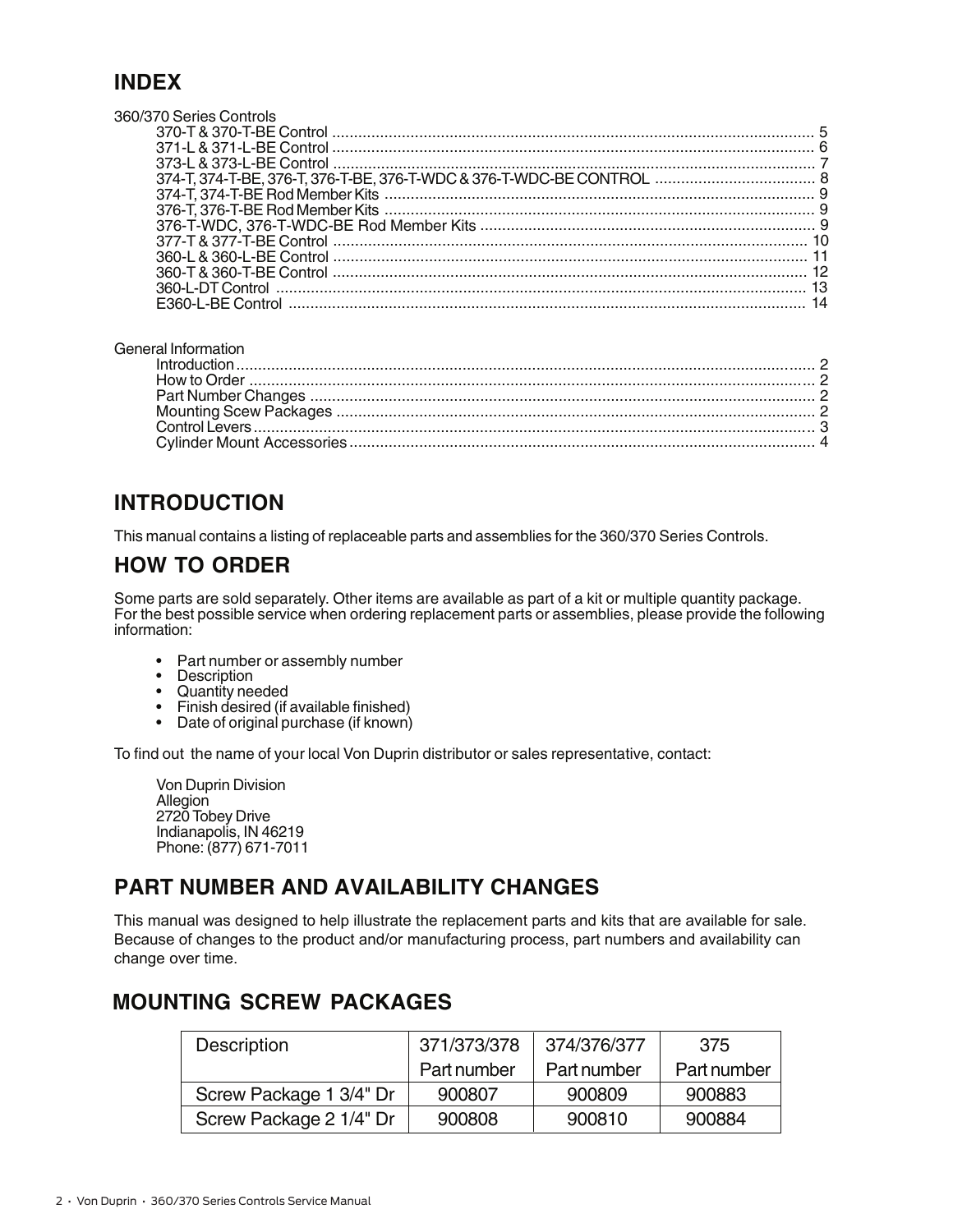## Standard levers



Decorative levers (360-L & E360-L only)



#### M series levers (360-L & E360-L only)



M Series, Ergonomic Levers (360-L & E360-L only)

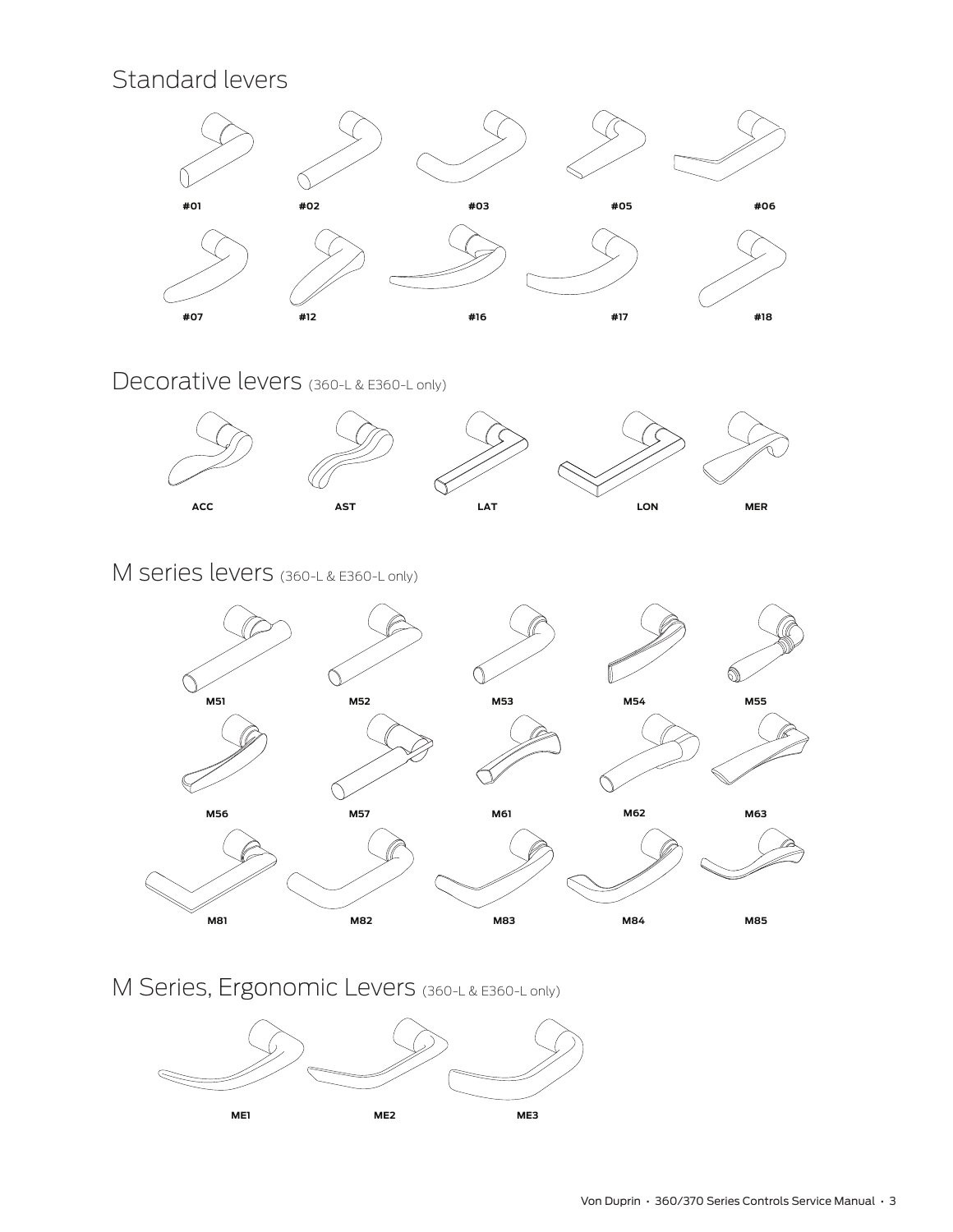### **CYLINDER MOUNT ACCESSORIES**

| Item No. $\vert$ | Quantity   Part No. | Description                        | Finish |
|------------------|---------------------|------------------------------------|--------|
|                  |                     | 050526   Cylinder Locknut          |        |
|                  |                     | 109111   Cylinder Locknut & Washer |        |

Note: 360 series trims require locknut only, 370 series require washer & locknut

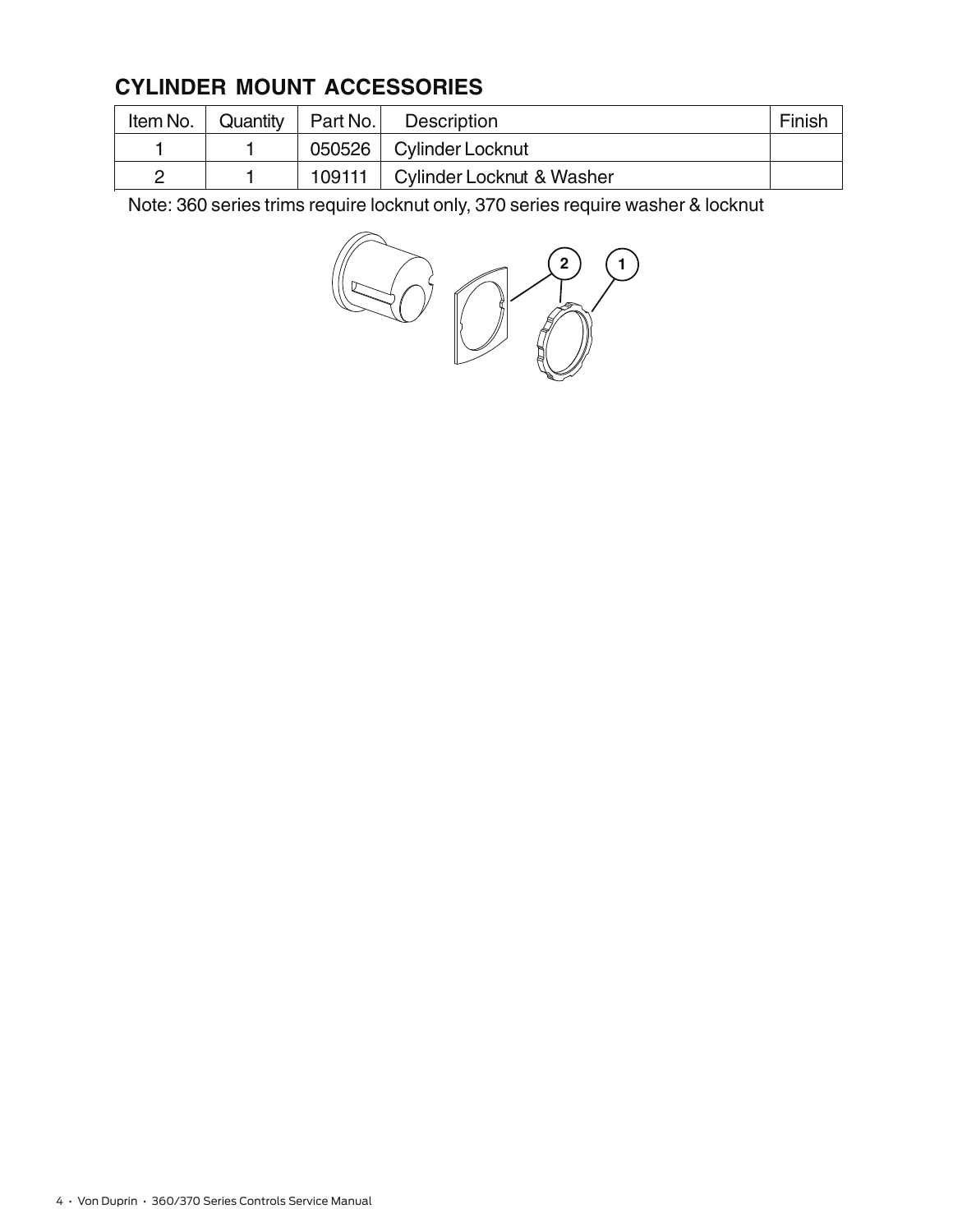| Item No.        | Quantity       | Part No. | Description                                   | Finish |
|-----------------|----------------|----------|-----------------------------------------------|--------|
|                 |                | 050592   | Thumbturn Kit                                 | X      |
| $\overline{2}$  |                | 050619   | <b>Thumbturn Sleeve</b>                       |        |
| 3               | $\overline{2}$ | 090096   | <b>Mounting Stud Pkg/2</b>                    |        |
| 4               |                | 050621   | Washer - Bearing                              |        |
| 5               |                | 050597   | <b>Backplate RHR</b>                          |        |
| 6               | 2              | 090090   | Cylinder Lock Pkg/2 (Not used on BE)          |        |
| 7               |                | 050616   | Thumbturn Control Spring & Washer Kit         |        |
| 8               | $\overline{2}$ | 050602   | <b>Lever Shaft Lock</b>                       |        |
| 9               |                | 090097   | Cam Retaining Screw Pkg/4                     |        |
| 10              |                | 050576   | <b>Lever Adjustment Block</b>                 |        |
| 11              |                | 050607   | Dogging Spring and Guide Kit (Not used on BE) |        |
| 12 <sub>2</sub> |                | 050599   | NL Cylinder Plate (Not used on BE)            |        |
| 13              |                | 050600   | TL Cylinder Plate (Not used on BE)            |        |

#### **370-T & 370-T-BE CONTROL**

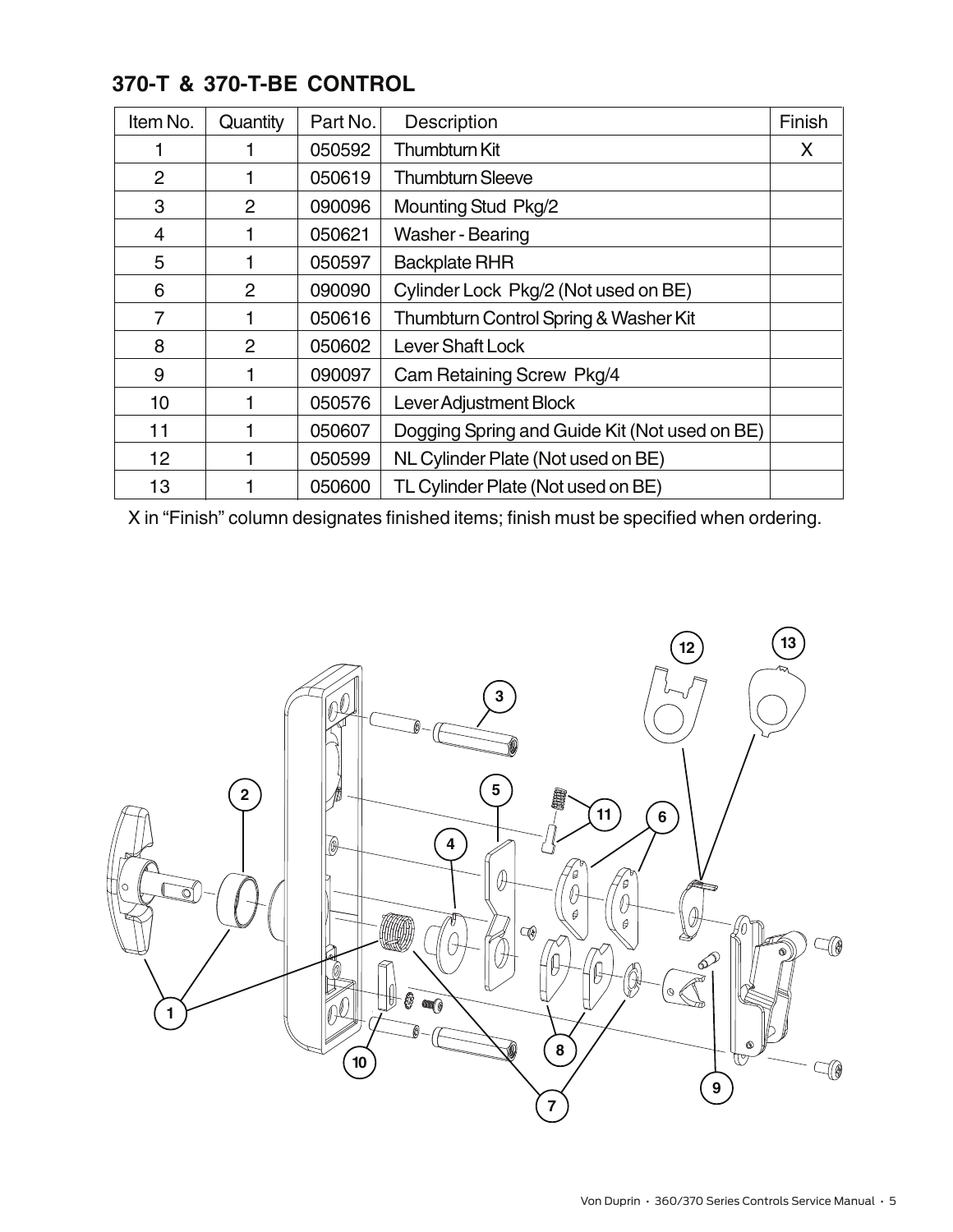#### **371-L & 371-L-BE CONTROL**

| Item No.       | Quantity       | Part No. | Description                                   | Finish |
|----------------|----------------|----------|-----------------------------------------------|--------|
|                | 1              | 050750   | #01 Lever Kit                                 | X      |
| 1              | 1              | 050752   | #02 Lever Kit                                 | X      |
| 1              | 1              | 050754   | #03 Lever Kit                                 | X      |
| 1              | 1              | 050756   | #06 Lever Kit                                 | X      |
| 1              | 1              | 050758   | #07 Lever Kit                                 | X      |
| 1              | 1              | 050760   | #17 Lever Kit                                 | X      |
| 1              | 1              | 050762   | #12 Lever RHR Kit                             | X      |
| 1              | 1              | 050764   | #12 Lever LHR Kit                             | X      |
| $\overline{2}$ | 1              | 050601   | Lever Bushing                                 |        |
| 3              | 1              | 090092   | Lever Control Spring RHR Pkg/4                |        |
| 3              | 1              | 090091   | Lever Control Spring LHR Pkg/4                |        |
| 4              | $\overline{2}$ | 090095   | Mounting Stud Pkg/2                           |        |
| 5              | 1              | 050621   | <b>Washer - Bearing</b>                       |        |
| 6              | 1              | 050597   | <b>Backplate RHR</b>                          |        |
| 6              | 1              | 050596   | <b>Backplate LHR</b>                          |        |
| 7              | $\overline{2}$ | 090090   | Cylinder Lock Pkg/2 (Not used on BE)          |        |
| 8              | 3              | 090103   | Washer - Wave Spring Pkg/10                   |        |
| 9              | $\overline{2}$ | 050602   | Lever Shaft Lock                              |        |
| 10             | 1              | 090097   | Cam Retaining Screw Pkg/4                     |        |
| 11             | 1              | 050576   | Lever Adjustment Block                        |        |
| 12             | 1              | 050607   | Dogging Spring and Guide Kit (Not used on BE) |        |
| 13             | 1              | 050599   | NL Cylinder Plate (Not used on BE)            |        |
| 14             | 1              | 050600   | TL Cylinder Plate (Not used on BE)            |        |
| 15             | 1              | 050606   | Cam - Vertical Rod                            |        |
| 16             | 1              | 109126   | 371-L Rod Member Kit 1-3/4" Dr                |        |
| 16             | 1              | 109127   | 371-L Rod Member Kit 2-1/4" Dr                |        |
| 17             | $\overline{2}$ | 963584   | <b>Threaded Studs</b>                         |        |

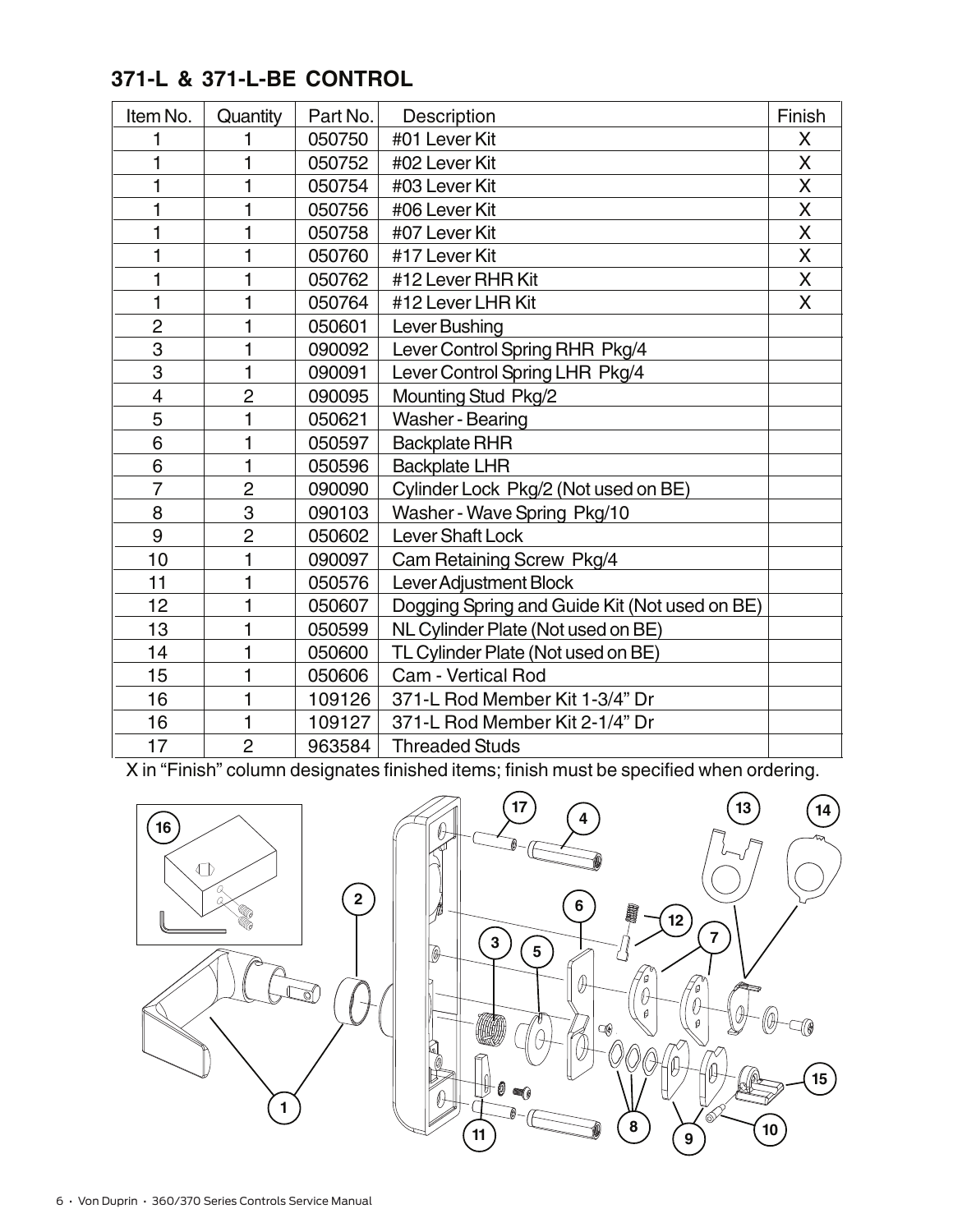#### **373-L & 373-L-BE CONTROL**

| Item No.                 | Quantity       | Part No. | Description                                   | Finish |
|--------------------------|----------------|----------|-----------------------------------------------|--------|
| 1                        | 1              | 050750   | #01 Lever Kit                                 | X      |
| 1                        | 1              | 050752   | #02 Lever Kit                                 | X      |
| 1                        | 1              | 050754   | #03 Lever Kit                                 | X      |
| 1                        | 1              | 050756   | #06 Lever Kit                                 | X      |
| 1                        | 1              | 050758   | #07 Lever Kit                                 | X      |
| 1                        | 1              | 050760   | #17 Lever Kit                                 | X      |
| 1                        | 1              | 050762   | #12 Lever RHR Kit                             | X      |
| 1                        | 1              | 050764   | #12 Lever LHR Kit                             | X      |
| $\overline{c}$           | 1              | 050601   | Lever Bushing                                 |        |
| 3                        | 1              | 090092   | Lever Control Spring RHR Pkg/4                |        |
| 3                        | 1              | 090091   | Lever Control Spring LHR Pkg/4                |        |
| $\overline{\mathcal{A}}$ | $\overline{2}$ | 090095   | Mounting Stud Pkg/2                           |        |
| 5                        | 1              | 050621   | Washer - Bearing                              |        |
| 6                        | 1              | 050597   | <b>Backplate RHR</b>                          |        |
| 6                        | 1              | 050596   | <b>Backplate LHR</b>                          |        |
| $\overline{7}$           | $\overline{2}$ | 090090   | Cylinder Lock Pkg/2 (Not used on BE)          |        |
| 8                        | 3              | 090103   | Washer - Wave Spring Pkg/10                   |        |
| 9                        | $\overline{2}$ | 050602   | <b>Lever Shaft Lock</b>                       |        |
| 10                       | 1              | 090097   | Cam Retaining Screw Pkg/4                     |        |
| 11                       | 1              | 050576   | Lever Adjustment Block                        |        |
| 12                       | 1              | 050607   | Dogging Spring and Guide Kit (Not used on BE) |        |
| 13                       | 1              | 050599   | NL Cylinder Plate (Not used on BE)            |        |
| 14                       | 1              | 050600   | TL Cylinder Plate (Not used on BE)            |        |
| 15                       | 1              | 050609   | <b>Mortise Adaptor</b>                        |        |
| 16                       | 1              | 090098   | Pin - Spiral 3/32 x 19/32 Pkg/4               |        |
| 17                       | $\overline{2}$ | 963584   | <b>Threaded Studs</b>                         |        |

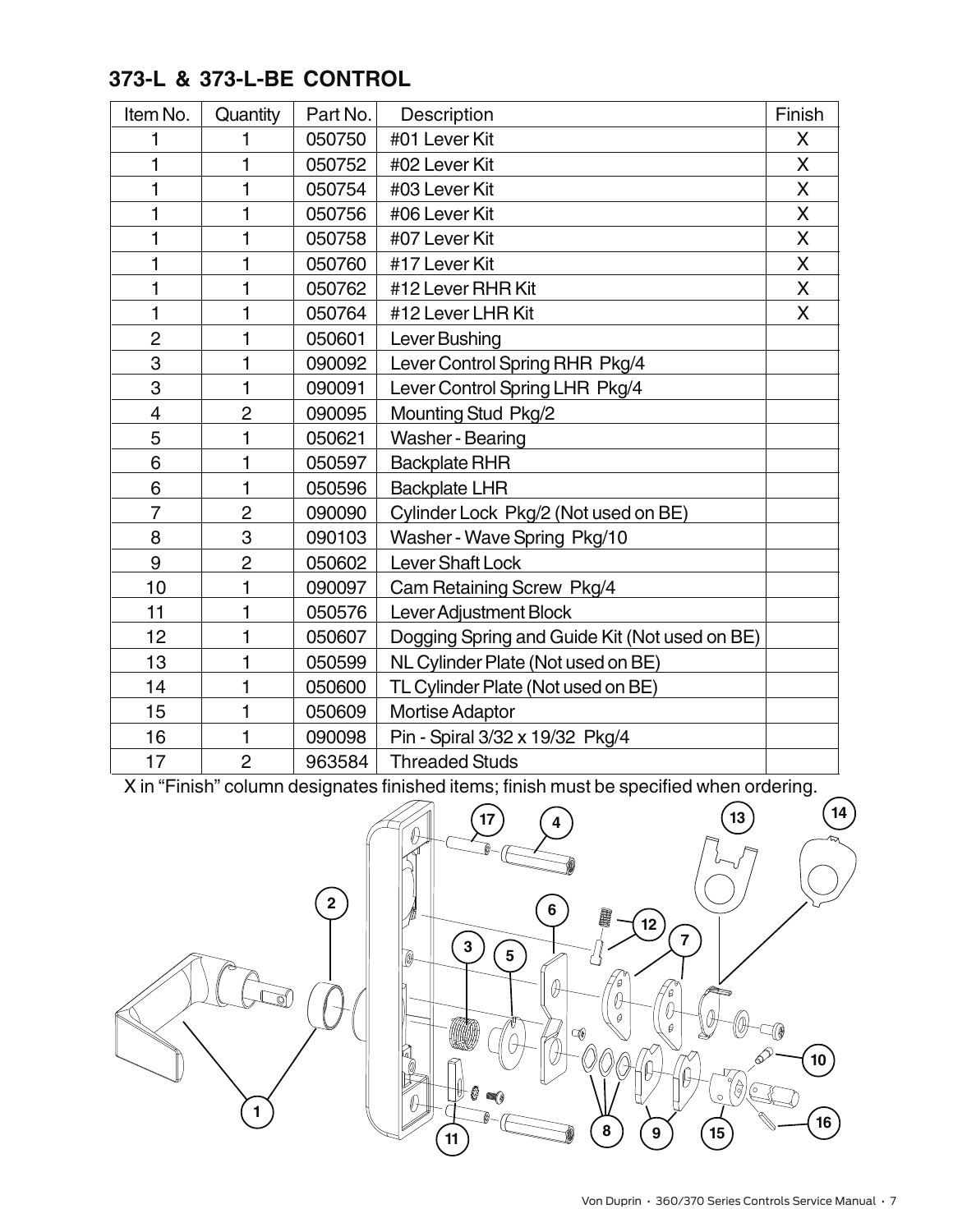| Item No.       | Quantity       | Part No. | <b>Description</b>                            | Finish |
|----------------|----------------|----------|-----------------------------------------------|--------|
|                |                | 050592   | Thumbturn Kit                                 | X      |
| $\overline{2}$ |                | 050619   | <b>Thumbturn Sleeve</b>                       |        |
| 3              | $\overline{2}$ | 090096   | <b>Mounting Stud Pkg/2</b>                    |        |
| $\overline{4}$ |                | 050621   | Washer - Bearing                              |        |
| 5              |                | 050597   | <b>Backplate RHR</b>                          |        |
| 5              |                | 050596   | <b>Backplate LHR</b>                          |        |
| 6              | 2              | 090090   | Cylinder Lock Pkg/2 (Not used on BE)          |        |
| 7              |                | 050616   | Thumbturn Control Spring & Washer Kit         |        |
| 8              | $\overline{2}$ | 050602   | <b>Lever Shaft Lock</b>                       |        |
| 9              |                | 090097   | Cam Retaining Screw Pkg/4                     |        |
| 10             |                | 050576   | Lever Adjustment Block                        |        |
| 11             |                | 050607   | Dogging Spring and Guide Kit (Not used on BE) |        |
| 12             |                | 050599   | NL Cylinder Plate (Not used on BE)            |        |
| 13             |                | 050600   | TL Cylinder Plate (Not used on BE)            |        |
| 14             |                | 050606   | Cam - Vertical Rod                            |        |
| 15             | 2              | 963584   | <b>Threaded Studs</b>                         |        |

#### **374-T, 374-T-BE, 376-T, 376-T-BE, 376-T-WDC & 376-T-WDC-BE CONTROL**

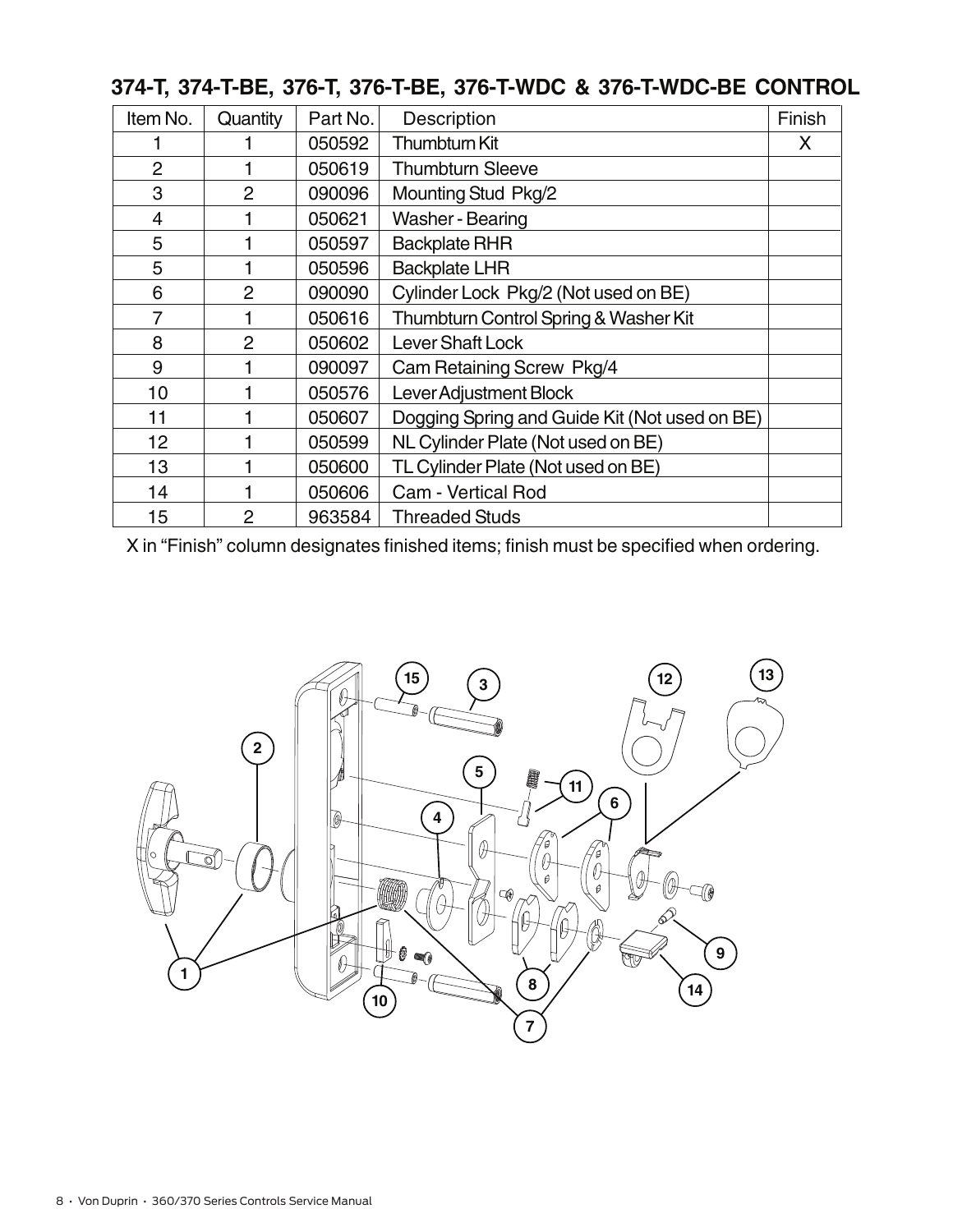#### **374-T & 374-T-BE ROD MEMBER KITS**

| Item No. | Quantity | Part No. | <b>Description</b>                     | Finish |
|----------|----------|----------|----------------------------------------|--------|
| 16       |          |          | 109366 374-T Rod Member Kit 1-3/4" Dr. |        |
| 16       |          | 109367   | 374-T Rod Member Kit 2-1/4" Dr.        |        |



#### **376-T & 376-T-BE ROD MEMBER KITS**

| Item No. | Quantity | Part No. | <b>Description</b>                             | Finish |
|----------|----------|----------|------------------------------------------------|--------|
|          |          |          | 109112 376-T Rod Member Kit 1-3/4" Dr.         |        |
|          |          |          | 109115 $\vert$ 376-T Rod Member Kit 2-1/4" Dr. |        |



#### **376-T-WDC & 376-T-WDC-BE ROD MEMBER KITS**

| Item No. | Quantity | Part No. | <b>Description</b>                           | Finish |
|----------|----------|----------|----------------------------------------------|--------|
| 18       |          |          | 900558   376-T-WDC Rod Member Kit 1-3/4" Dr. |        |
| 18       |          | 900559   | 376-T -WDC Rod Member Kit 2-1/4" Dr.         |        |

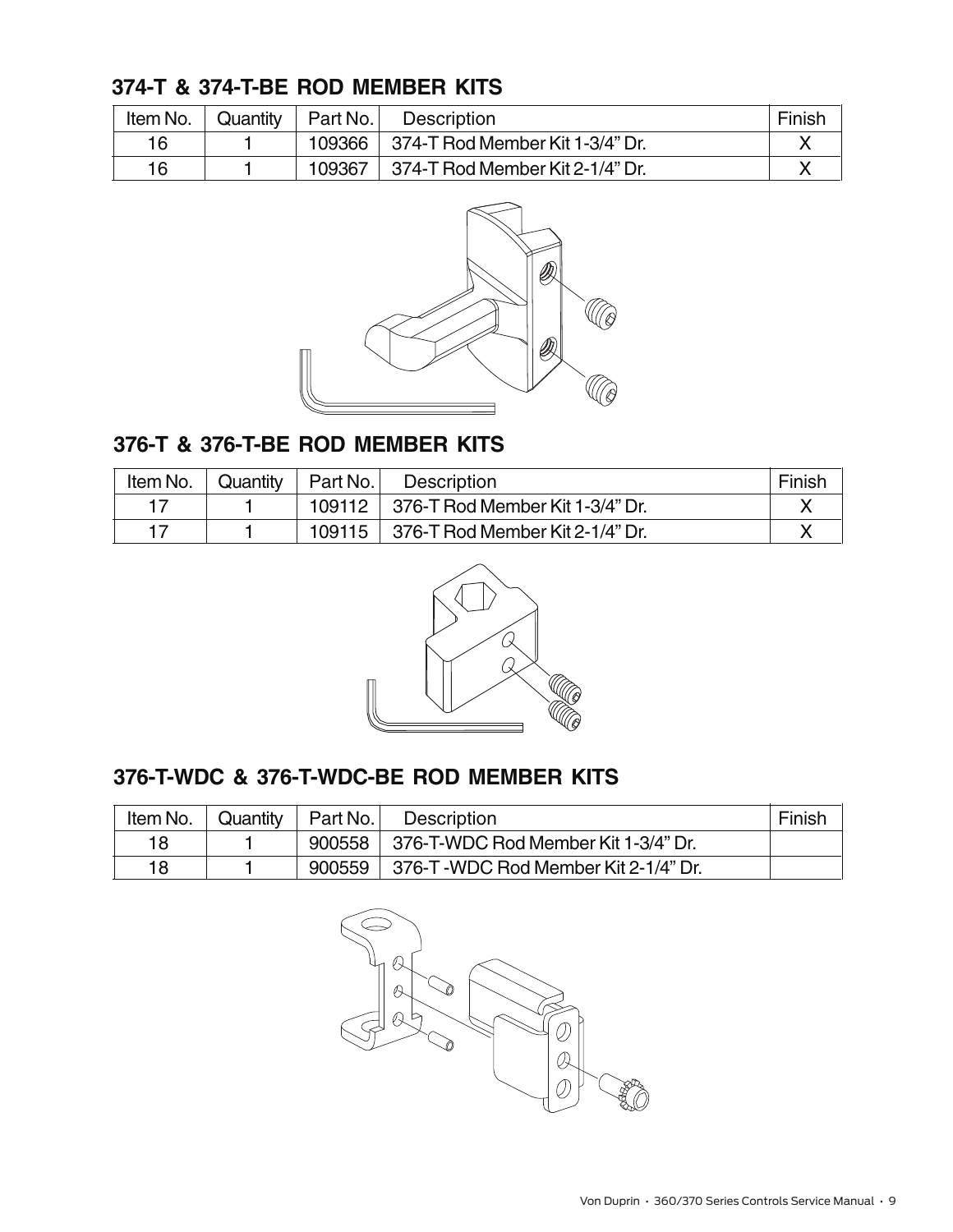| Item No.       | Quantity       | Part No. | <b>Description</b>                            | Finish |
|----------------|----------------|----------|-----------------------------------------------|--------|
|                |                | 050592   | Thumbturn Kit                                 | X      |
| $\overline{2}$ |                | 050619   | <b>Thumbturn Sleeve</b>                       |        |
| 3              | $\overline{2}$ | 090096   | <b>Mounting Stud Pkg/2</b>                    |        |
| 4              |                | 050621   | Washer - Bearing                              |        |
| 5              |                | 050597   | <b>Backplate RHR</b>                          |        |
| 5              |                | 050596   | <b>Backplate LHR</b>                          |        |
| 6              | 2              | 090090   | Cylinder Lock Pkg/2 (Not used on BE)          |        |
| 7              |                | 050616   | Thumbturn Control Spring & Washer Kit         |        |
| 8              | $\overline{2}$ | 050602   | <b>Lever Shaft Lock</b>                       |        |
| 9              |                | 090097   | Cam Retaining Screw Pkg/4                     |        |
| 10             |                | 050576   | Lever Adjustment Block                        |        |
| 11             |                | 050607   | Dogging Spring and Guide Kit (Not used on BE) |        |
| 12             |                | 050599   | NL Cylinder Plate (Not used on BE)            |        |
| 13             |                | 050600   | TL Cylinder Plate (Not used on BE)            |        |
| 14             |                | 050606   | Cam - Vertical Rod                            |        |
| 15             | 2              | 963584   | <b>Threaded Studs</b>                         |        |

#### **377-T & 377-T-BE CONTROL**

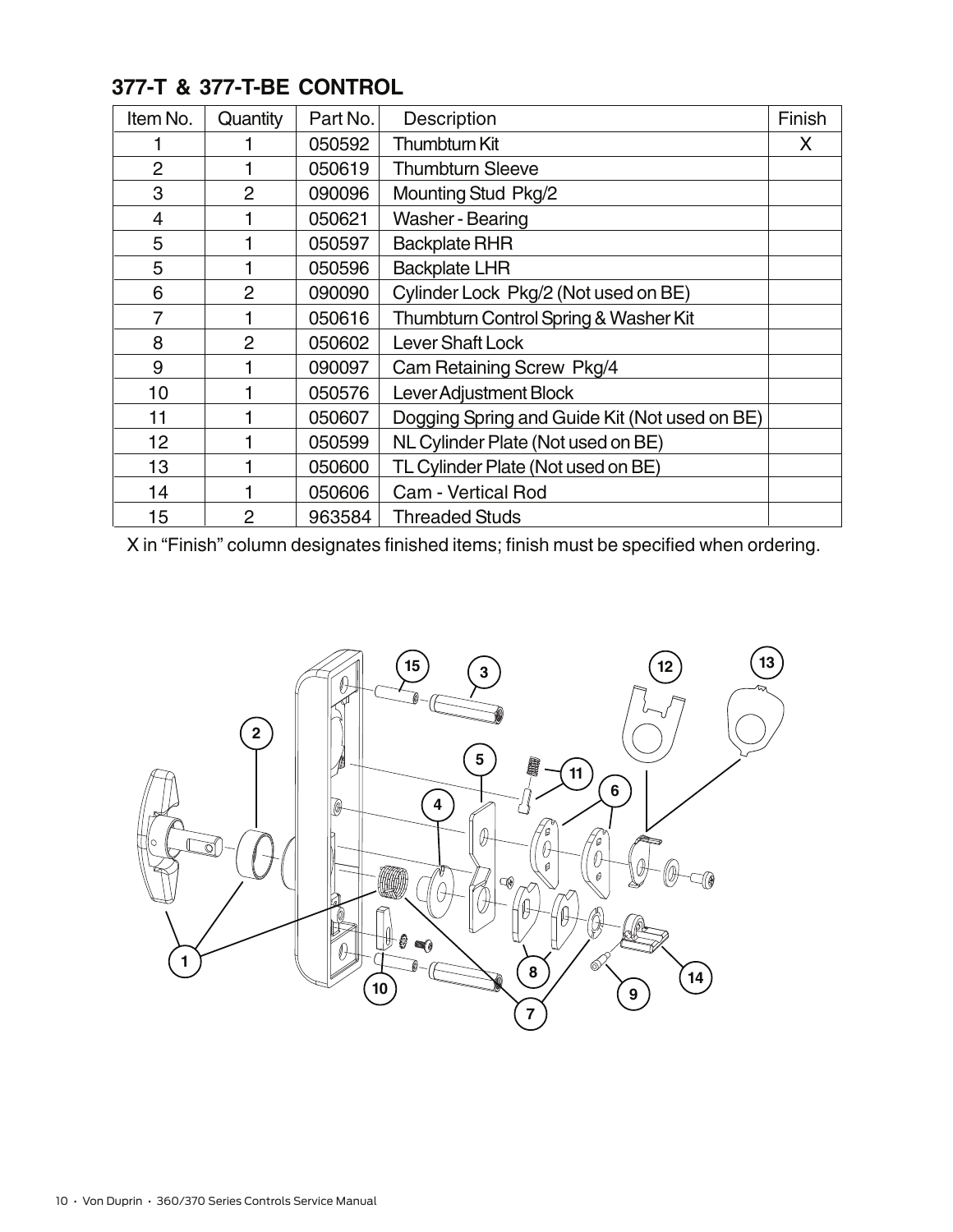| Item No.       | Quantity       | Part No. | Description                               | Finish |
|----------------|----------------|----------|-------------------------------------------|--------|
|                |                | 050001   | #01 Lever Kit                             | X      |
| 1              | 1              | 050002   | #02 Lever Kit                             | X      |
| 1              | 1              | 050003   | #03 Lever Kit                             | X      |
| 1              | 1              | 050008   | #05 Lever Kit                             | X      |
| 1              | 1              | 050006   | #06 Lever Kit                             | X      |
| 1              | 1              | 050007   | #07 Lever Kit                             | X      |
| 1              | 1              | 050012   | #12 Lever RHR Kit                         | X      |
| 1              | 1              | 050013   | #12 Lever LHR Kit                         | X      |
| 1              | 1              | 050009   | #16 Lever Kit                             | X      |
| 1              | 1              | 050017   | #17 Lever Kit                             | X      |
| 1              | 1              | 050010   | #18 Lever Kit                             | X      |
| $\overline{2}$ | $\overline{2}$ | 090094   | Mounting Stud Pkg/2                       |        |
| 3              | 1              | 050595   | Backplate                                 |        |
| 4              | 1              | 050579   | Lever Bushing                             |        |
| 5              | $\overline{2}$ | 090093   | Lever Return Spring Pkg/2                 |        |
| 6              | 1              | 050605   | Cam - Output                              |        |
| $\overline{7}$ | 1              | 050608   | Locking Member (Not used on BE)           |        |
| 8              | 1              | 050611   | <b>Shear Pin Kit</b>                      |        |
| 9              | 1              | 050615   | Spring - Locking Torsion (Not used on BE) |        |
| 10             | 1              | 050587   | <b>Tailpiece</b>                          |        |
| 11             | 1              | 090103   | Washer - Wave Spring Pkg/10               |        |
| 12             | 1              | 050604   | Cam - Input                               |        |
| 13             | 1              | 090099   | Pine Tree Clip Pkg/10                     |        |
| 14             | 1              | 090101   | Socket Set Screw 10-32 x 1/4 Pkg/10       |        |

#### **360-L & 360-L-BE CONTROL**

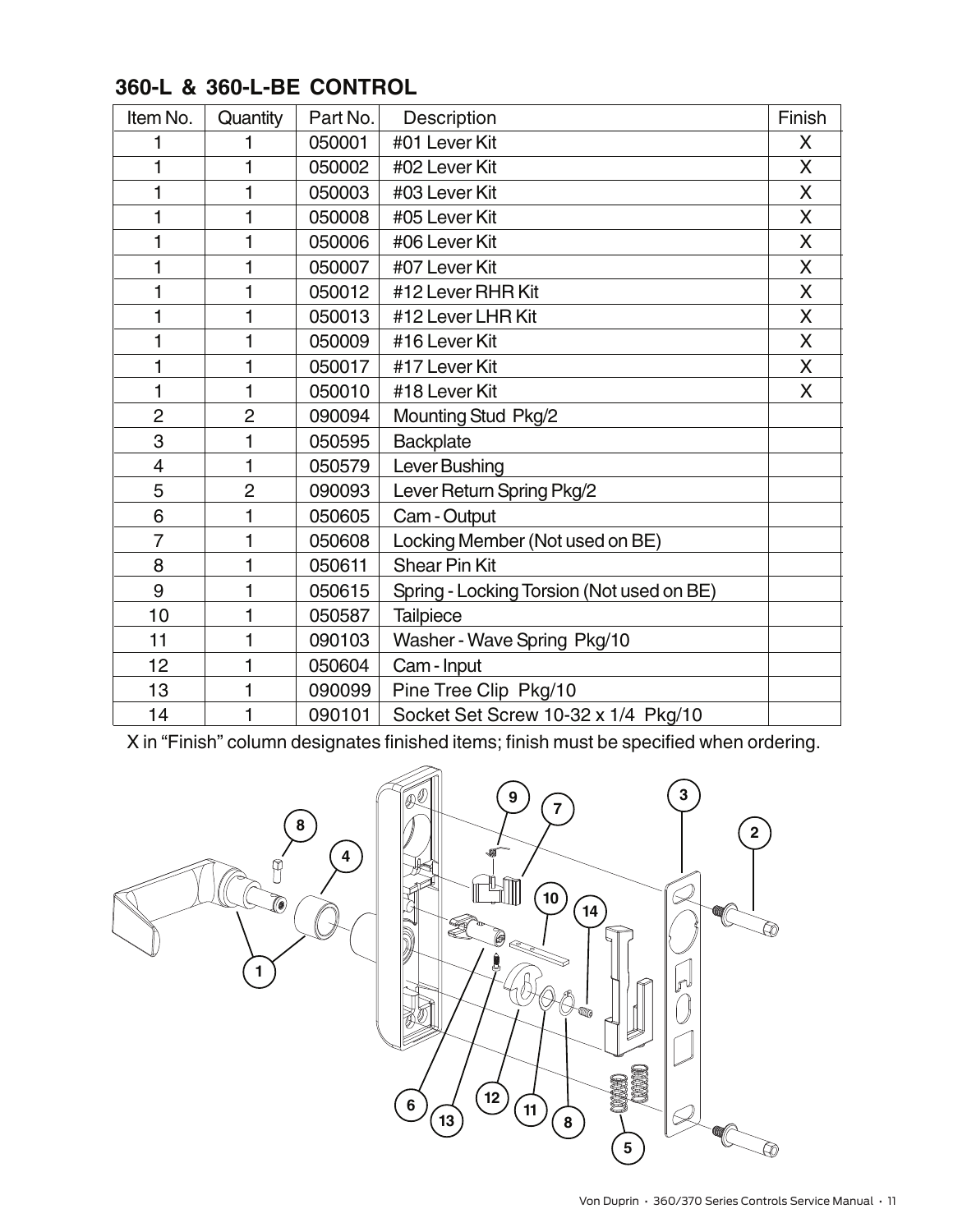| Item No. | Quantity | Part No. | Description                               | Finish |
|----------|----------|----------|-------------------------------------------|--------|
|          |          | 050593   | <b>Thumbturn Kit</b>                      | X      |
| 2        | 2        | 090094   | Mounting Stud Pkg/2                       |        |
| 3        |          | 050595   | <b>Backplate</b>                          |        |
| 4        |          | 050579   | Lever Bushing                             |        |
| 5        |          | 050605   | Cam - Output                              |        |
| 6        |          | 050608   | Locking Member (Not used on BE)           |        |
| 7        |          | 050611   | <b>Shear Pin Kit</b>                      |        |
| 8        |          | 050615   | Spring - Locking Torsion (Not used on BE) |        |
| 9        |          | 050587   | <b>Tailpiece</b>                          |        |
| 10       |          | 090103   | Washer - Wave Spring Pkg/10               |        |
| 11       |          | 050604   | Cam - Input                               |        |
| 12       |          | 090099   | Pine Tree Clip Pkg/10                     |        |
| 13       |          | 090101   | Socket Set Screw 10-32 x 1/4 Pkg/10       |        |

#### **360-T & 360-T-BE CONTROL**

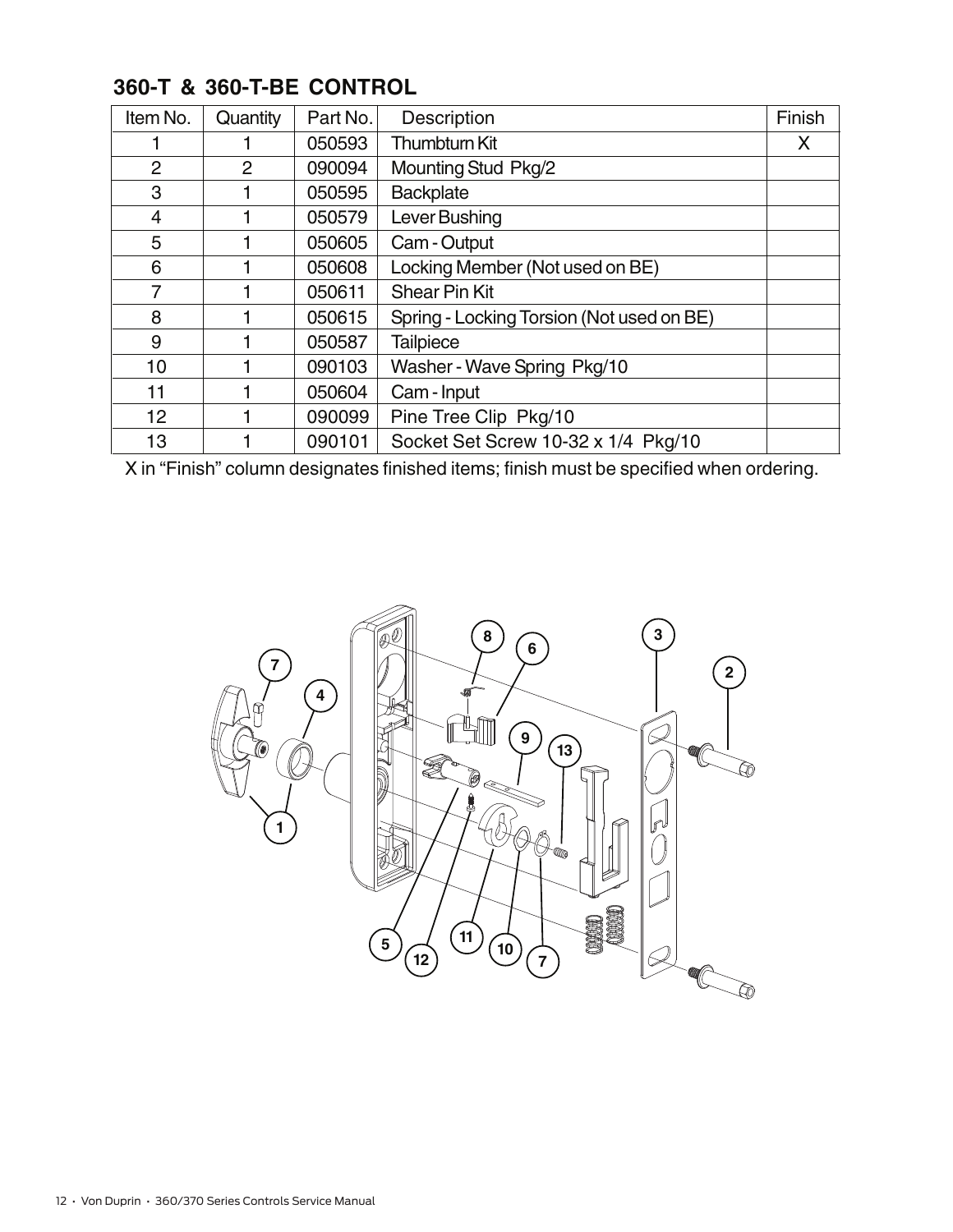| <b>360-L-DT CONTROL</b> |  |
|-------------------------|--|
|-------------------------|--|

| Item No.       | Quantity       | Part No. | Description                         | Finish |
|----------------|----------------|----------|-------------------------------------|--------|
|                |                | 050001   | #01 Lever Kit                       | X.     |
|                |                | 050002   | #02 Lever Kit                       | X      |
|                |                | 050003   | #03 Lever Kit                       | X      |
|                |                | 050008   | #05 Lever Kit                       | X      |
|                |                | 050006   | #06 Lever Kit                       | X      |
|                |                | 050007   | #07 Lever Kit                       | X      |
|                |                | 050012   | #12 Lever RHR Kit                   | X      |
|                |                | 050013   | #12 Lever LHR Kit                   | X      |
|                |                | 050009   | #16 Lever Kit                       | X      |
|                |                | 050017   | #17 Lever Kit                       | X      |
|                |                | 050010   | #18 Lever Kit                       | X      |
| $\overline{2}$ | $\overline{2}$ | 090094   | <b>Mounting Stud Pkg/2</b>          |        |
| 3              |                | 050595   | <b>Backplate</b>                    |        |
| 4              |                | 050579   | Lever Bushing                       |        |
| 5              |                | 050611   | <b>Shear Pin Kit</b>                |        |
| 6              |                | 090103   | Washer - Wave Spring Pkg/10         |        |
| 7              |                | 090101   | Socket Set Screw 10-32 x 1/4 Pkg/10 |        |

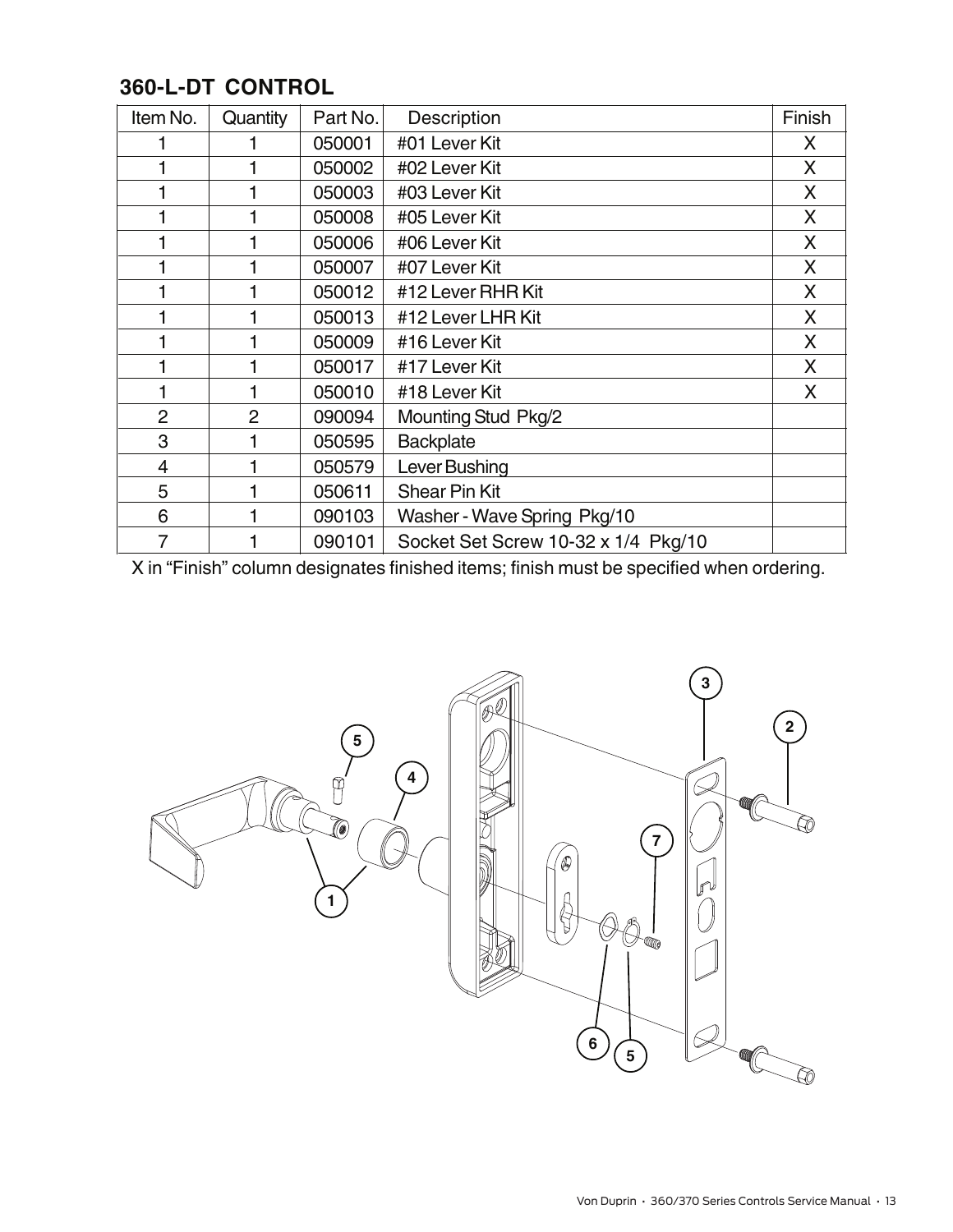### **E360-L-BE CONTROL**

| Item No.       | Quantity       | Part No. | Description                               | Finish |
|----------------|----------------|----------|-------------------------------------------|--------|
| 1              | 1              | 050001   | #01 Lever Kit                             | X      |
| 1              | 1              | 050002   | #02 Lever Kit                             | X      |
| 1              | 1              | 050003   | #03 Lever Kit                             | X      |
| 1              | 1              | 050008   | #05 Lever Kit                             | X      |
| 1              | 1              | 050006   | #06 Lever Kit                             | X      |
| 1              | 1              | 050007   | #07 Lever Kit                             | X      |
| 1              | 1              | 050012   | #12 Lever RHR Kit                         | X      |
| 1              | 1              | 050013   | #12 Lever LHR Kit                         | X      |
| 1              | 1              | 050009   | #16 Lever Kit                             | X      |
| 1              | 1              | 050017   | #17 Lever Kit                             | X      |
| 1              | 1              | 050010   | #18 Lever Kit                             | X      |
| $\overline{2}$ | $\overline{2}$ | 090094   | <b>Mounting Stud Pkg/2</b>                |        |
| 3              | 1              | 050595   | Backplate                                 |        |
| $\overline{4}$ | 1              | 050579   | Lever Bushing                             |        |
| 5              | $\overline{2}$ | 090093   | Lever Return Spring Pkg/2                 |        |
| 6              | 1              | 050605   | Cam - Output                              |        |
| 7              | 1              | 050608   | Locking Member (Not used on BE)           |        |
| 8              | 1              | 050611   | <b>Shear Pin Kit</b>                      |        |
| 9              | 1              | 050615   | Spring - Locking Torsion (Not used on BE) |        |
| 10             | 1              | 050587   | Tailpiece                                 |        |
| 11             | 1              | 090103   | Washer - Wave Spring Pkg/10               |        |
| 12             | 1              | 050604   | Cam - Input                               |        |
| 13             | 1              | 090099   | Pine Tree Clip Pkg/10                     |        |
| 14             | 1              | 090101   | Socket Set Screw 10-32 x 1/4 Pkg/10       |        |